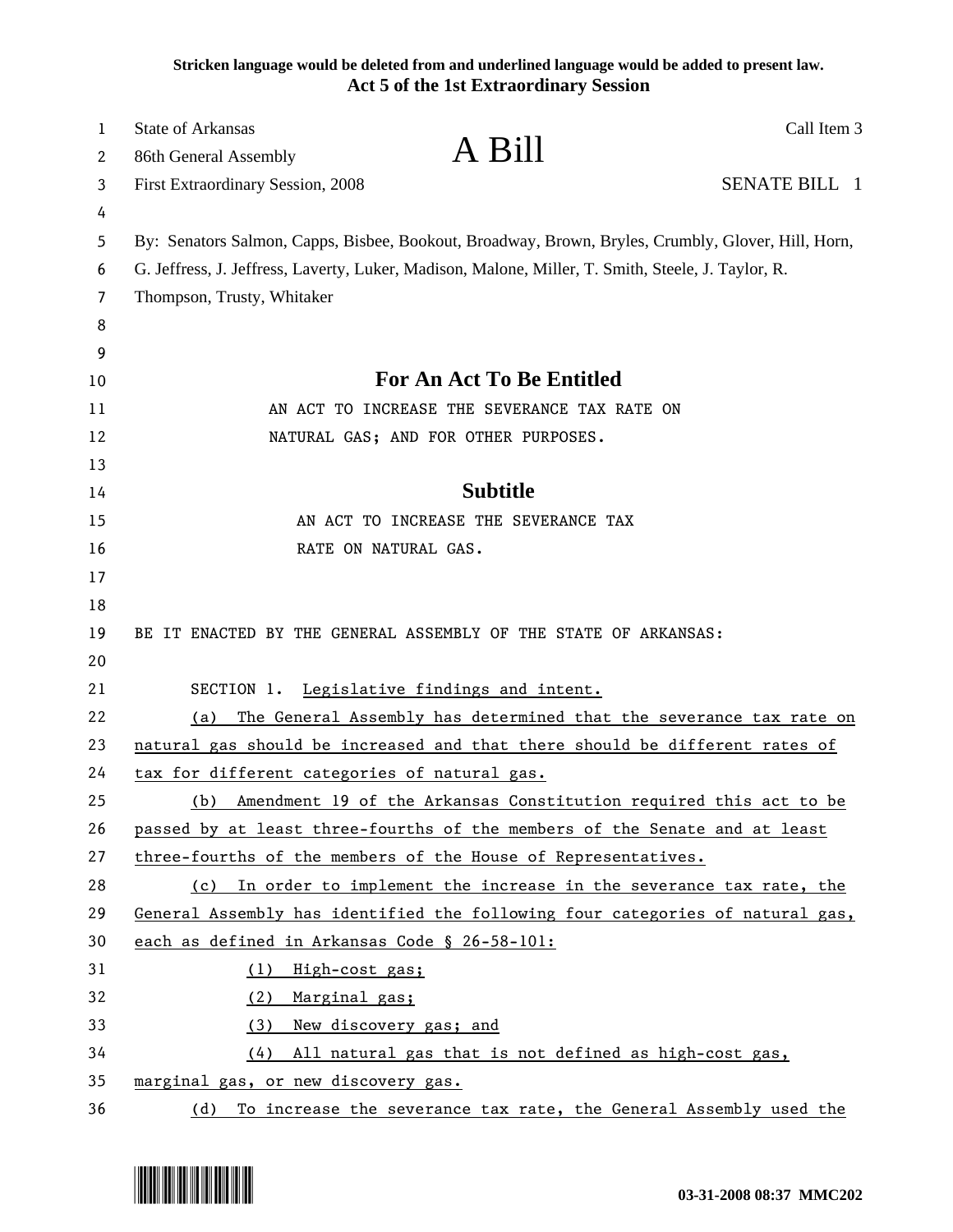1 method of levying a specific tax rate on each category so that any future 2 legislative enactment that would have the effect of increasing the rate of 3 severance tax on any of those categories of natural gas as defined by § 26- 4 58-101 will also be subject to the three-fourths vote requirement of 5 Amendment 19 of the Arkansas Constitution. 6 7 SECTION 2. Effective January 1, 2009, Arkansas Code § 19-6-201(9), 8 classifying and enumerating general revenues of this State, is amended to 9 read as follows: 10 (9) Seventy-five percent (75%) of all severance taxes, with the 11 exception of the taxes paid to sever timber and timber products, the 12 severance tax collected on natural gas, and those portions of severance taxes 13 designated as special revenues in § 19-6-301, as enacted by Acts 1947, No. 14 136, and all laws amendatory thereto, §§ 26-58-101 — 26-58-103, 26-58-106 — 15 26-58-111, 26-58-114 — 26-58-116, 26-58-118 — 26-58-120, 26-58-123, and 26- 16 58-124; 17 18 SECTION 3. Effective January 1, 2009, Arkansas Code § 19-6-201, 19 classifying and enumerating general revenues of this State, is amended to add 20 an additional subdivision to read as follows: 21 (57) Five percent (5%) of the severance tax collected on natural gas 22 at the rates enacted by  $$ 26-58-111(5)$ . 23 24 SECTION 4. Effective January 1, 2009, Arkansas Code § 19-6-301(18), 25 classifying and enumerating special revenues of this State, is amended to 26 read as follows: 27 (18) Revenue received from saw timber and timber products severance 28 taxes and twenty-five percent (25%) of all other severance taxes, with the 29 exception of the severance tax collected on natural gas, as enacted by Acts 30 1947, No. 136, and all laws amendatory thereto, §§ 26-58-101 — 26-58-103, 26- 31 58-106 — 26-58-111, 26-58-114 — 26-58-116, 26-58-118 — 26-58-120, 26-58-123, 32 and 26-58-124; 33 34 SECTION 5. Effective January 1, 2009, Arkansas Code § 19-6-301, 35 classifying and enumerating special revenues of this State, is amended to add 36 an additional subdivision to read as follows: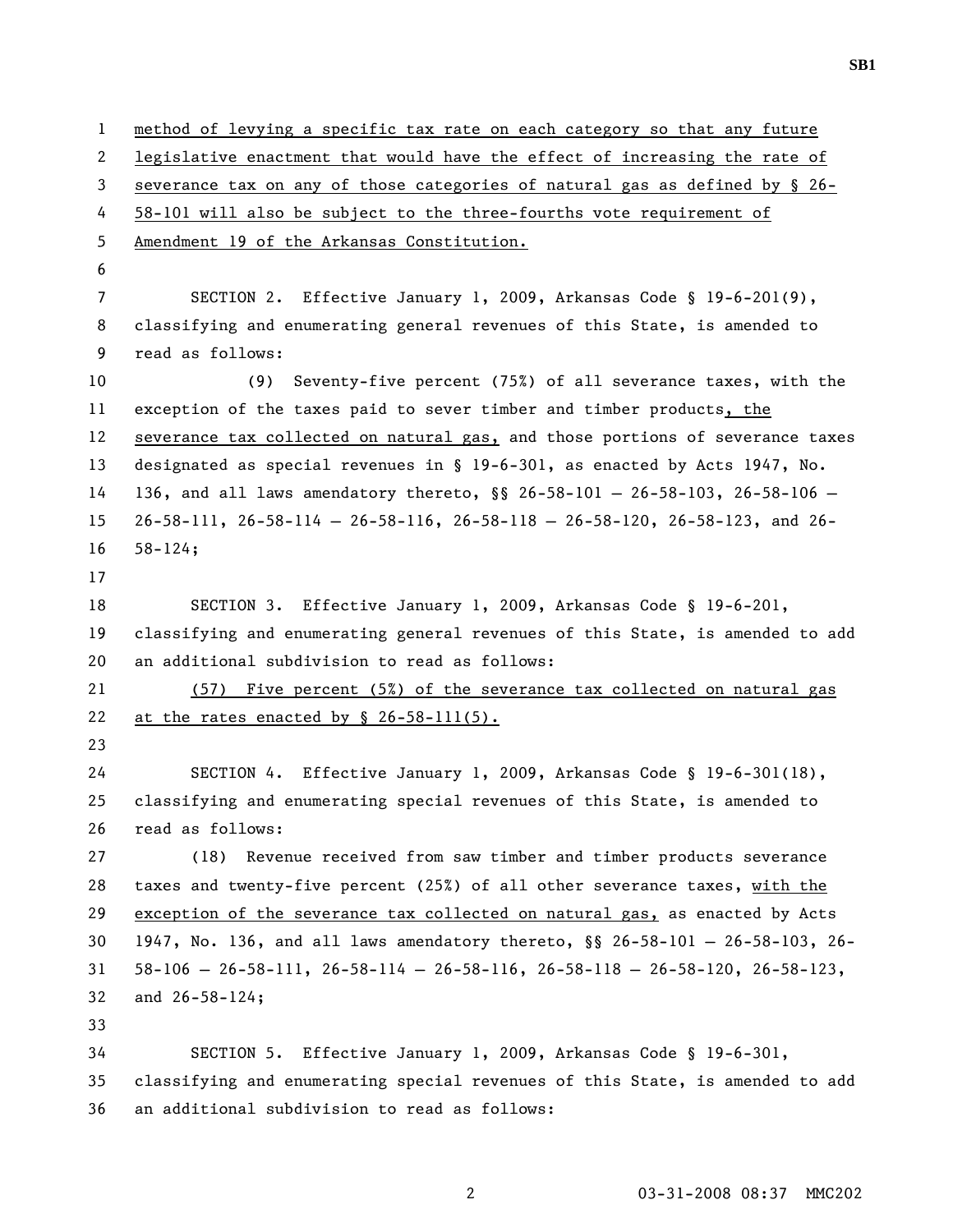| $\mathbf{1}$          | (238) Ninety-five percent (95%) of the severance tax collected on             |
|-----------------------|-------------------------------------------------------------------------------|
| $\mathbf{2}^{\prime}$ | natural gas at the rates enacted by § 26-58-111(5).                           |
| 3                     |                                                                               |
| 4                     | SECTION 6. Effective January 1, 2009, Arkansas Code § 26-58-101, is           |
| 5                     | amended to add additional subdivisions to read as follows:                    |
| 6                     | 26-58-101. Definitions.                                                       |
| 7                     | As used in this subchapter:                                                   |
| 8                     | "Acquired", when used in reference to the severance tax on<br>(1)             |
| 9                     | timber, means the time when timber is first weighed or measured by a primary  |
| 10                    | processor after severance;                                                    |
| 11                    | (2) "Completion" or "completed" means the act of making a well                |
| 12                    | capable of producing gas;                                                     |
| 13                    | (3) "Conventional gas well" means any gas well that is not                    |
| 14                    | classified as a high-cost gas well;                                           |
| 15                    | (4) "Date of first production", when used in reference to a                   |
| 16                    | particular gas well, means the first day in the month that the gas well       |
| 17                    | produces natural gas for sale;                                                |
| 18                    | $(2)(5)$ "Director" means the Director of the Department of                   |
| 19                    | Finance and Administration or any of his or her duly appointed deputies or    |
| 20                    | agents;                                                                       |
| 21                    | (6) "High-cost gas" means natural gas that is:                                |
| 22                    | (A) Produced from any gas well completed within a shale                       |
| 23                    | formation, including, but not limited to, the Fayetteville Shale, the         |
| 24                    | Woodford Shale, the Moorefield Shale and the Chattanooga Shale Formations, or |
| 25                    | their stratigraphic equivalents, as described in published stratigraphic      |
| 26                    | nomenclature recognized by the Arkansas Geological Survey;                    |
| 27                    | Produced from any gas well in which the production is<br>(B)                  |
| 28                    | from a completion that is located at a depth of more than 12,500 feet below   |
| 29                    | the surface of the earth, where the term "depth" means the length of the      |
| 30                    | maximum continuous drilling string of drill pipe used between the drill bit   |
| 31                    | face and the drilling rig's kelly bushing;                                    |
| 32                    | Produced from a tight gas formation;<br>(C)                                   |
| 33                    | (D)<br>Produced from geopressured brine; or                                   |
| 34                    | Occluded natural gas produced from coal seams;<br>(E)                         |
| 35                    | "High-cost gas well" means any gas well that is completed as<br>(7)           |
| 36                    | a well capable of producing high-cost gas;                                    |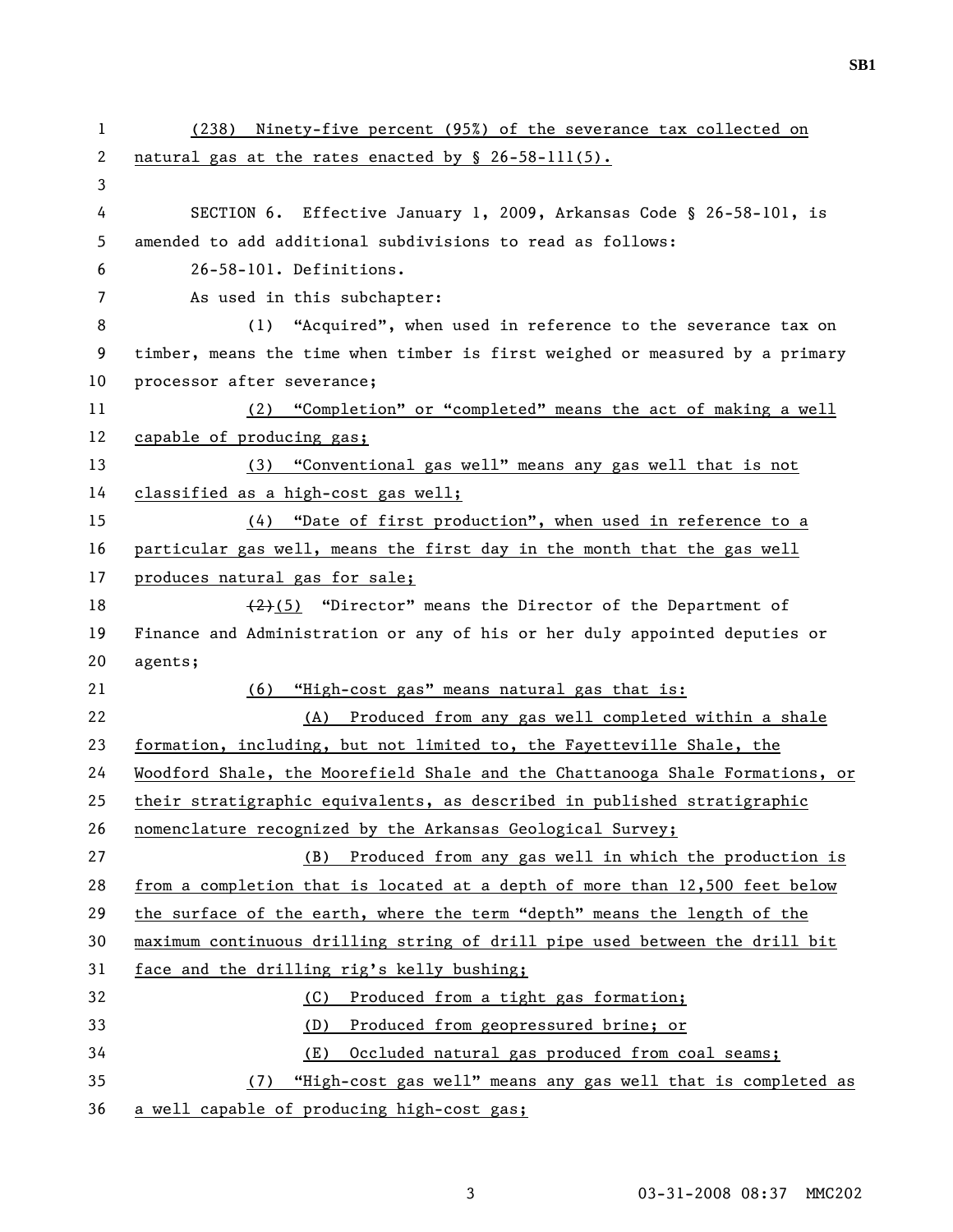1 (8)(A) "Marginal gas", when used in reference to a conventional 2 gas well, means all natural gas produced from the conventional gas well 3 beginning on the date the conventional gas well is incapable of producing 4 more than 250 Mcf per day, as determined by the Director of the Arkansas Oil 5 and Gas Commission using the current wellhead deliverability rate methodology 6 utilized by the Oil and Gas Commission, during the calendar month for which 7 the severance tax report is filed. 8 (B) "Marginal gas", when used in reference to a high-cost 9 gas well, means all natural gas produced from the high-cost gas well 10 beginning on the date the high-cost gas well is incapable of producing more 11 than 100 Mcf per day, as determined by the Director of the Oil and Gas 12 Commission using the current wellhead deliverability rate methodology 13 utilized by the Oil and Gas Commission, during the calendar month for which 14 the severance tax report is filed. 15 (C) "Marginal gas" shall include production from all zones 16 and multilateral branches at a single well without regard to whether the 17 production is separately metered. 18 (D) "Marginal gas" shall not include gas produced from: 19 (i) A high-cost gas well during the thirty-six (36) 20 month period provided in § 26-58-127(b)(1); 21 (ii) A high-cost gas well during any allowed 22 extension provided in § 26-58-127(b)(2); or 23 (iii) A new discovery gas well during the twenty-24 four (24) month period provided in § 26-58-127(a); 25 (9) "Marginal gas well" means any gas well that produces or is 26 capable of producing marginal gas, as determined by the Director of the Oil 27 and Gas Commission using the current wellhead deliverability rate methodology 28 utilized by the Oil and Gas Commission; 29 (10) "Market value", when used in reference to the rate of 30 severance tax on natural gas, means the producer's actual cash receipts from 31 the sale of natural gas to the first purchaser less the actual costs to the 32 producer of dehydrating, treating, compressing, and delivering the gas to the 33 purchaser;  $34$  (11) "Natural resources" means all natural products of the 35 soil or water of Arkansas including, but not limited to, asphalt, barite, 36 bauxite, chalk, chert, clay, cinnabar, coal, diamonds, fuller's earth,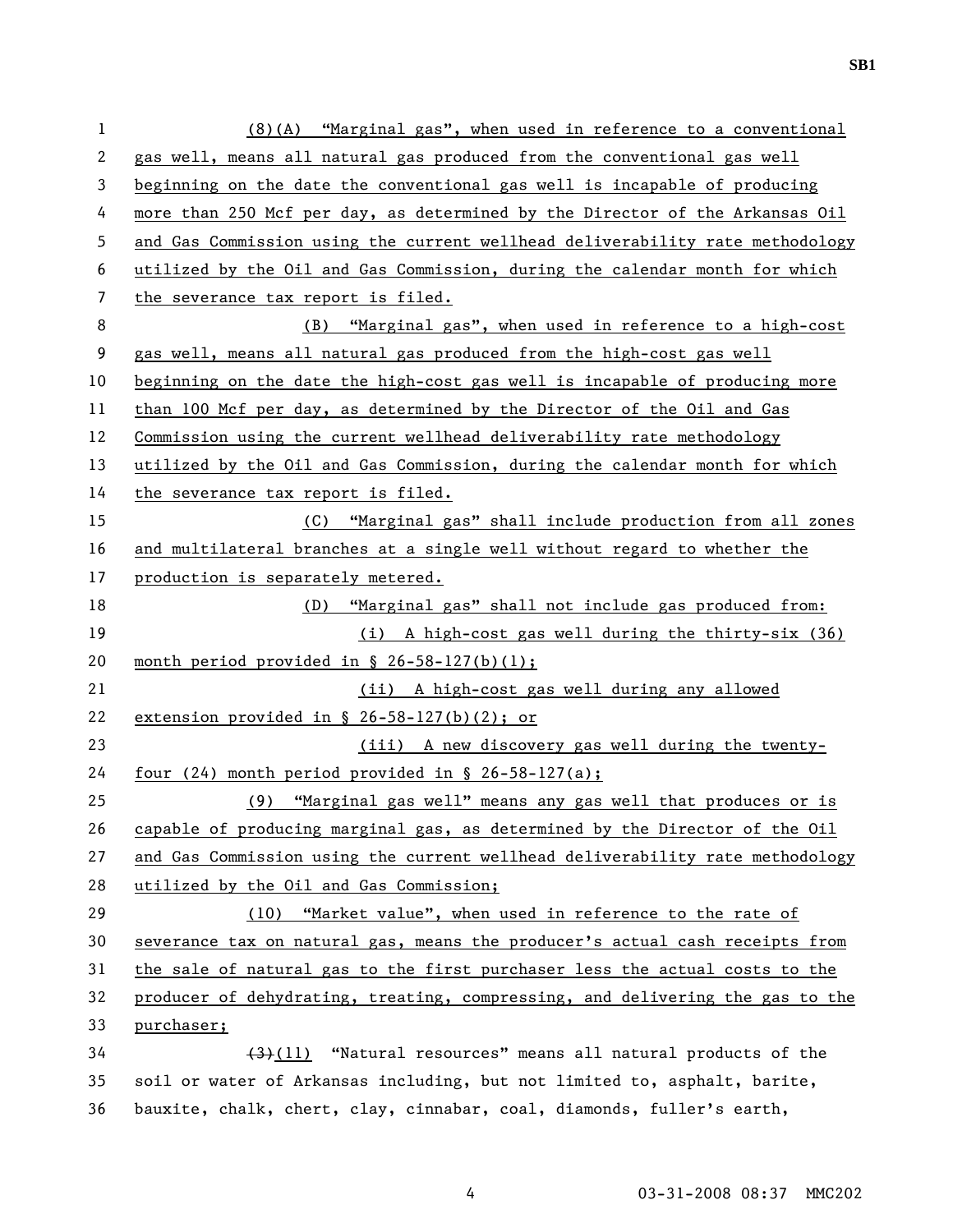1 natural gas, granite, gravel, gypsum, iron, lead ore, lignite, limestone, 2 manganese and manganiferous ores, marble, marl, mussel shells, novaculite, 3 oil, ochre, pearls and other precious stones, phosphate, salt, sand, shale, 4 slate, shells, stone and stone products, sulphur, titanium ore, and zinc ore; 5 (12) "New discovery gas" means natural gas that is produced from 6 a new discovery gas well; 7 (13) "New discovery gas well" means any conventional gas well 8 that is completed as a well capable of producing gas; 9 (14) "Payout" means the date the cumulative working interest 10 revenues from a high-cost gas well equal the sum of: 11 (A) All drilling and completion costs incurred in 12 connection with the high-cost gas well; and 13 (B) All operating costs incurred or accrued in connection 14 with the operation of the high-cost gas well during the period of cost 15 recovery; 16 (4)(15) "Point of severance" means the place at which 17 transportation of timber or natural resources, excluding natural gas,  $\theta$ 18  $t$  timber has been or is about to be commenced for use or processing after being 19 severed; 20  $\left(-\frac{5}{5}\right)(16)$  "Primary processor" means any person, firm, corporation, 21 or other entity engaged in business as a sawmill, chipper mill, stud mill, 22 square mill, plywood or veneer mill, whole tree chipping mill, post, pole, or 23 piling plant, charcoal plant, processed board mill, bolt working mill, pulp 24 mill, planing or surfacing mill, or other mill or facility where timber first 25 undergoes any processing after harvesting; 26 (6)(17) "Producer" means any person, firm, receiver, or other 27 fiduciary, corporation, or association, who or which engages in the business 28 of severing natural resources or timber; 29  $\left(7\right)$  (18) "Purchaser" means any person, firm, receiver, or other 30 fiduciary, corporation, or association, consignor, agent, or other dealer, by 31 whatever name called, who or which acquires title outright or conditionally 32 to any interest in severed natural resources or timber; 33 (8)(A)(19)(A) "Sever", "severed", or "severing" mean natural 34 resources cut, mined, dredged, or otherwise taken or removed for commercial 35 purposes from the soil or water. 36 (B) However, "sever", "severed", or "severing" as defined

**SB1**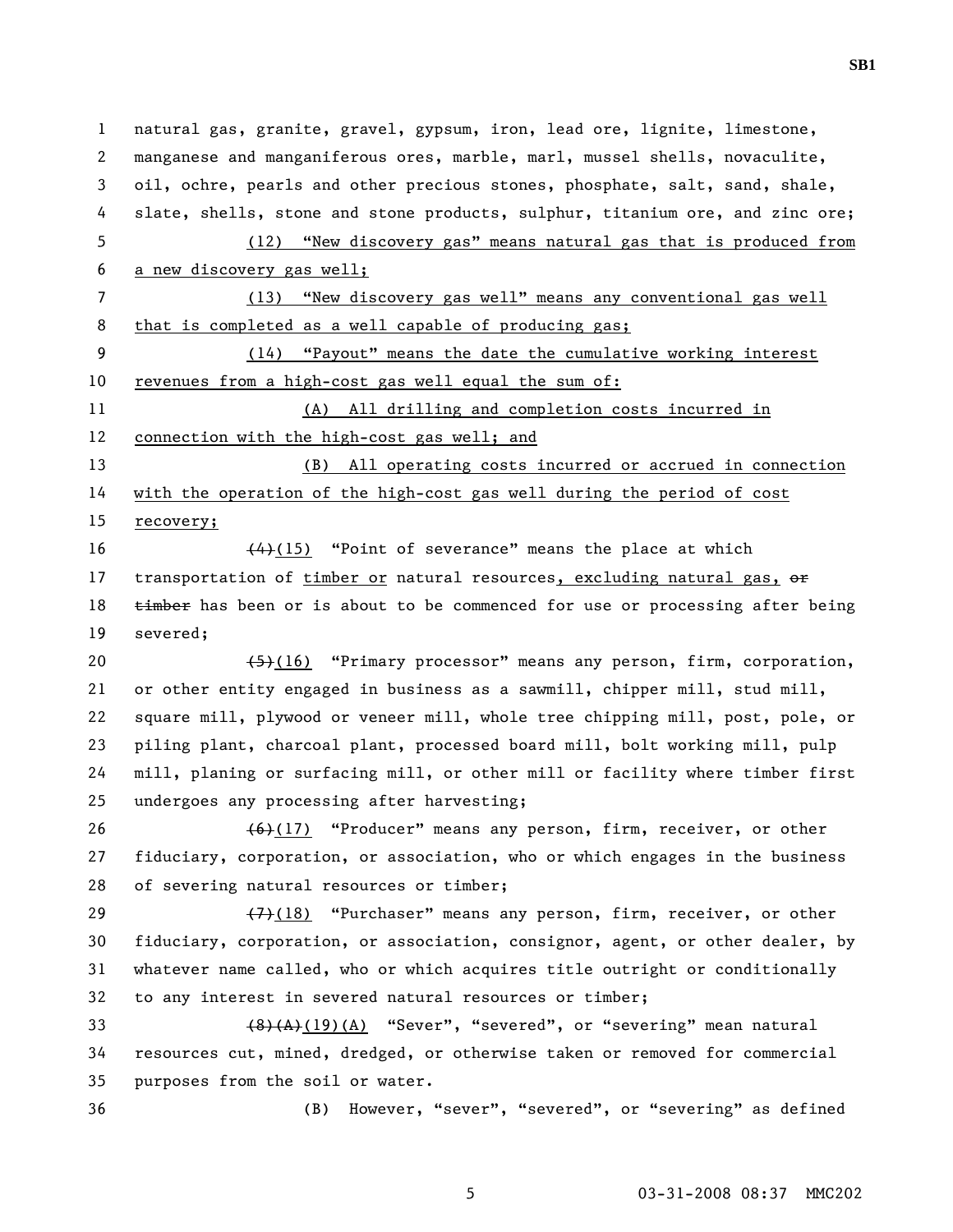1 in this subdivision  $(8)(19)$  do not apply to any natural gas returned to any 2 formation, in recycling, repressuring, pressure maintenance operation, or 3 other operation, for the production of oil or any other liquid hydrocarbon. 4 (C) Further, "sever", "severed", or "severing" as defined 5 in this subdivision  $(8)(19)$  do not apply to any hydrocarbons in gaseous or 6 liquid form which are burned, used, consumed, or otherwise employed in oil 7 and gas operations including but not limited to, secondary recovery 8 operations and fuel for engines in the same leasehold, drilling, or 9 production unit, or unit area of a unitized reservoir from which such 10 hydrocarbons are produced; 11 (20) "Tight gas formation" means any natural gas bearing 12 formation that: 13 (A) Has previously been determined by Oil and Gas 14 Commission orders or field rules to be a low permeability formation, 15 including: 16 (i) Booneville and Chismville-OR# 84-2003-07; 17 (ii) Gragg-OR# 89-2004-07; 18 (iii) Waveland-OR# 86-2007-07; 19 (iv) Rich Mountain-OR# 304-2006-09; 20 (v) Mansfield-OR# 28-2003-03; and 21 (vi) Witcherville and Excelsior-OR# 103-2005-07; or 22 (B) Is determined by the Director of the Oil and Gas 23 Commission to have an estimated in situ permeability of one-tenth milliDarcy 24 (0.1 mD) or less; or 25 (C) Is determined to be a tight gas formation by field 26 rules, general rules, or orders issued by the Director of the Oil and Gas 27 Commission; 28  $(9)(21)$  "Timber" means either softwood or hardwood species of 29 trees suitable for use as sawlogs, pulpwood, veneer bolts or billets, stave 30 bolts or billets, and splits, handle and other bolts or billets including 31 chemical wood, cross ties, posts, poles, piling, chips, charcoal, or any now 32 known or hereafter discovered use of wood or wood pulp; 33 (10)(22) "Time of severance" means the date on which 34 transportation of timber or natural resources, excluding natural gas,  $\theta$  $35$   $\overline{\text{timber}}$  has been or is about to be commenced for their use or processing after 36 being severed; and

6 03-31-2008 08:37 MMC202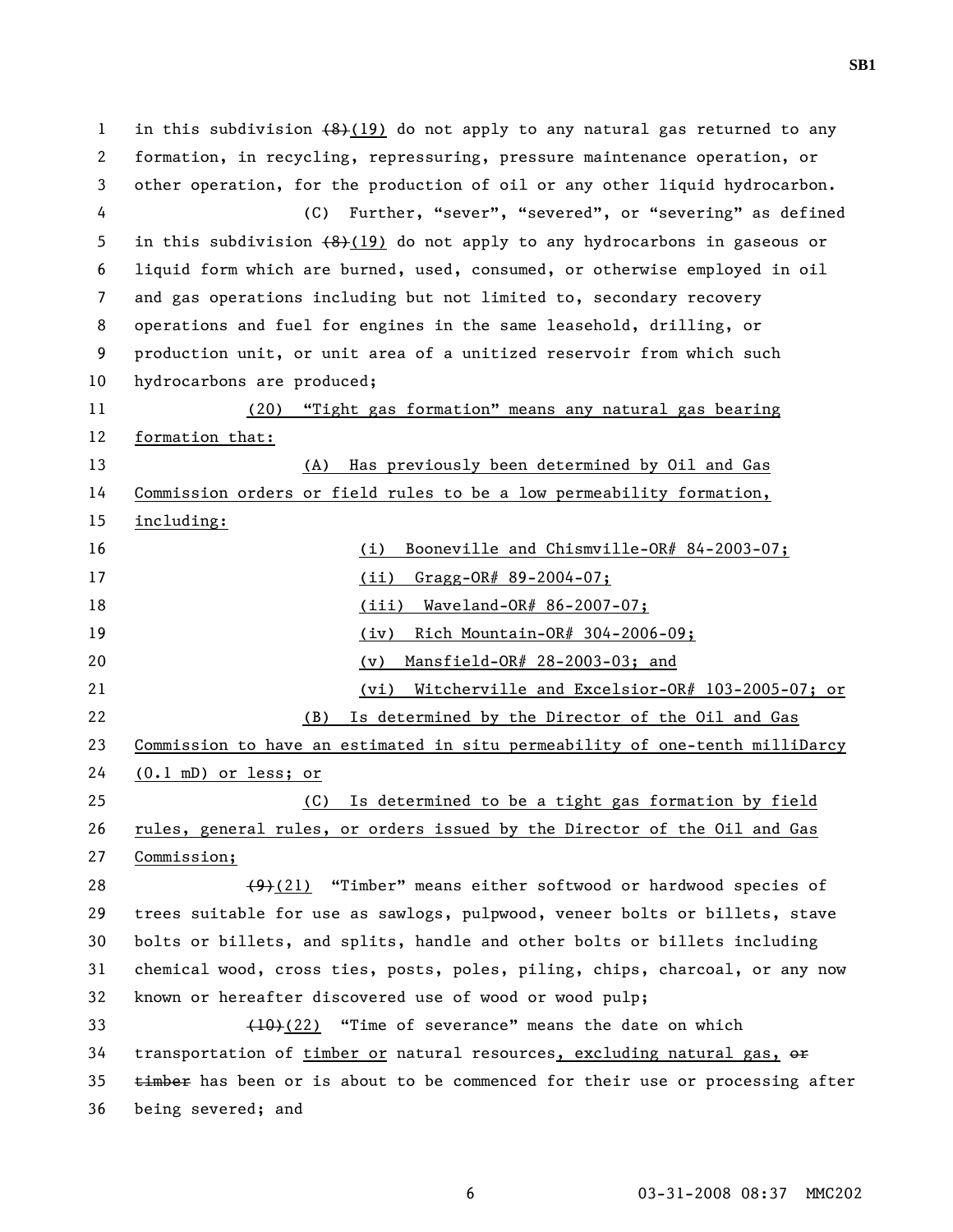1 (11)(23) "Transporter" means any person, firm, receiver, or 2 other fiduciary, corporation, or association, who or which transports severed 3 natural resources or timber from the point of severance, or other to any 4 point within, across, or out of the State of Arkansas. 5 6 SECTION 7. Effective January 1, 2009, Arkansas Code § 26-58-111(5), 7 which established the rate of severance tax levied on natural gas extraction, 8 is amended to read as follows: 9 (5) On natural gas, three-tenths of one cent (0.3¢) per one 10 thousand cubic feet  $(1,000 \text{ cut-fit.})$  the following percent of the market value 11 of the natural gas severed within the State of Arkansas: 12 (A) On new discovery gas, as defined in § 26-58-101(12), 13 the severance tax rate shall be one and one-half percent (1.5%) for the time 14 period provided in § 26-58-127(a); 15 (B) On high-cost gas, as defined in § 26-58-101(6), the 16 severance tax rate shall be one and one-half percent (1.5%) for the time 17 periods provided in § 26-58-127(b); 18 (C) On marginal gas, as defined in § 26-58-101(8), the 19 severance tax rate shall be one and one-quarter percent (1.25%); and 20 (D) On all natural gas which is not defined as new 21 discovery gas, high-cost gas, or marginal gas, the severance tax rate shall 22 be five percent (5%); 23 24 SECTION 8. Effective January 1, 2009, Arkansas Code § 26-58-124(a), 25 which allocates distribution of the severance tax, is amended to read as 26 follows: 27 (a) All taxes, penalties, and costs collected by the Director of the 28 Department of Finance and Administration under the provisions of this 29 subchapter, except for the taxes, penalties, and costs collected on natural 30 gas, shall be deposited into the State Treasury to the credit of the State 31 Apportionment Fund. 32 33 SECTION 9. Effective January 1, 2009, Arkansas Code § 26-58-124, which 34 allocates distribution of the severance tax, is amended to add an additional 35 subsection to read as follows: 36 (c) All taxes, penalties, and costs collected by the Director of the

**SB1** 

7 03-31-2008 08:37 MMC202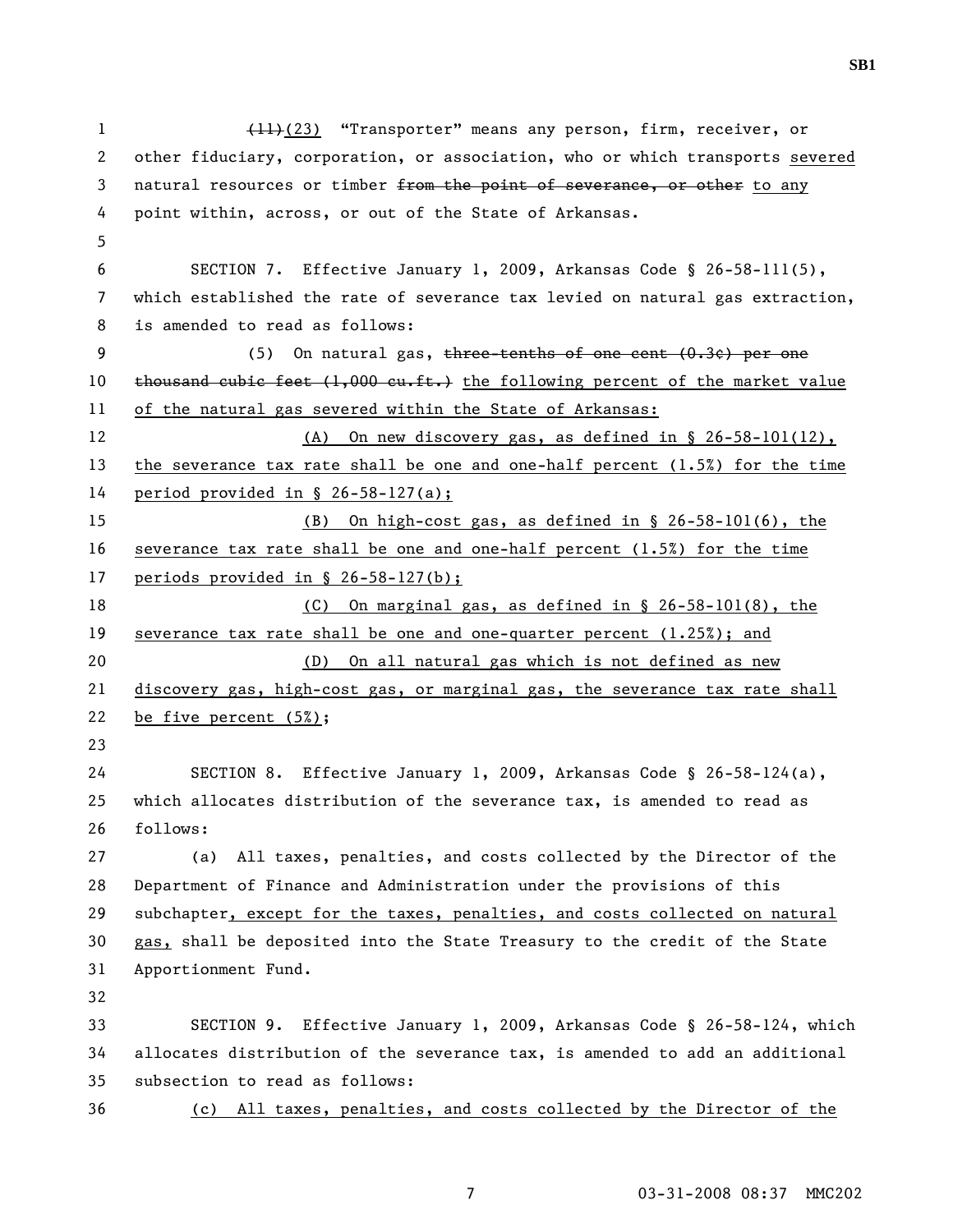1 Department of Finance and Administration on natural gas shall be deposited in 2 the State Treasury as follows: 3 (1) Five percent (5%) of the funds shall be deposited as general 4 revenues; and 5 (2) Ninety-five percent (95%) of the funds shall be classified 6 as special revenues and shall be distributed as set forth in the Arkansas 7 Highway Revenue Distribution Law, § 27-70-201 et seq. 8 9 SECTION 10. Effective January 1, 2009, Arkansas Code Title 26, Chapter 10 58, Subchapter 1 is amended to add the following new sections to read as 11 follows: 12 26-58-127. Cost recovery periods for new discovery gas and high-cost 13 gas. 14 (a)(1) The one and one-half percent (1.5%) severance tax rate on new 15 discovery gas shall apply to the first twenty-four (24) consecutive calendar 16 months beginning on the date of first production from the new discovery gas 17 well, regardless of whether production commenced prior to January 1, 2009; 18 provided, however, that all production attributable to the period prior to 19 January 1, 2009 shall be taxed at the rate in effect prior to January 1, 20 2009. 21 (2) At the end of the twenty-four (24) month period, the 22 severance tax rate under  $\S$  26-58-111(5)(C) or  $\S$  26-58-111(5)(D), as 23 applicable, shall apply. 24 (b)(1) The one and one-half percent (1.5%) severance tax rate on high-25 cost gas shall apply to the first thirty-six (36) consecutive calendar months 26 beginning on the date of first production from the high-cost gas well, 27 regardless of whether production commenced prior to January 1, 2009; 28 provided, however, that all production attributable to the period prior to 29 January 1, 2009 shall be taxed at the rate in effect prior to January 1, 30 2009. 31 (2) If a high-cost gas well has not achieved payout by the end 32 of the thirty-six (36) month period, the one and one-half percent (1.5%) 33 severance tax rate shall be extended until the earlier to occur of: 34 (A) Payout of the high-cost gas well; or 35 (B) Twelve (12) months following the expiration of the 36 original thirty-six (36) month period.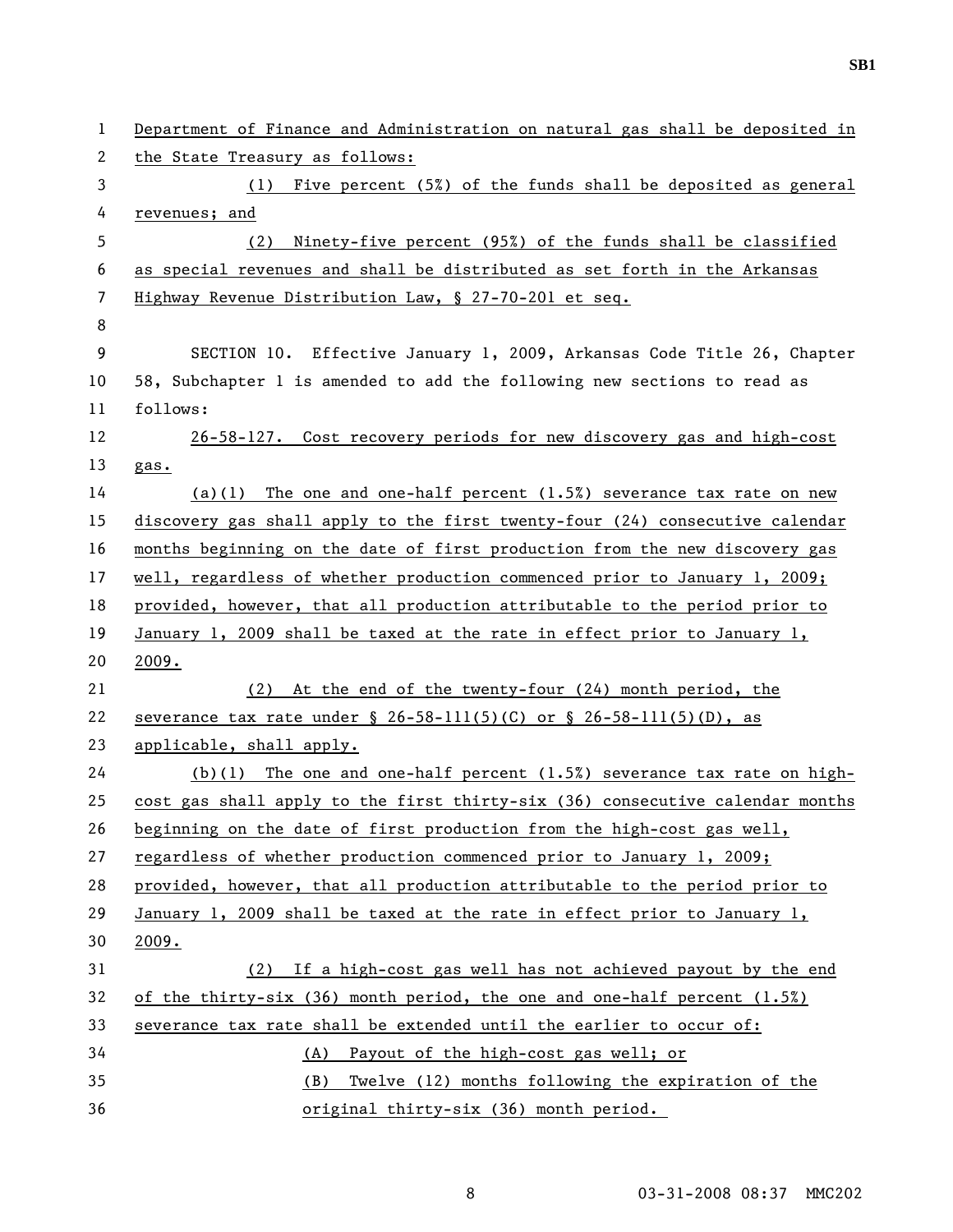| $\mathbf 1$ | The severance tax rate under $\S$ 26-58-111(5)(C) or $\S$ 26-58-<br>(3)       |
|-------------|-------------------------------------------------------------------------------|
| 2           | $111(5)(D)$ , as applicable, shall apply to high-cost gas at the later of the |
| 3           | expiration of the thirty-six (36) month period or any allowed extension.      |
| 4           |                                                                               |
| 5           | 26-58-128. Determination of New Discovery Gas, High-Cost Gas or               |
| 6           | Marginal Gas.                                                                 |
| 7           | The producer of a proposed or existing gas well may apply, at any<br>(a)      |
| 8           | time, to the Director of the Oil and Gas Commission for determination that    |
| 9           | the well qualifies as a new discovery gas well, a high-cost gas well, or a    |
| 10          | marginal gas well.                                                            |
| 11          | (b) The Director of the Oil and Gas Commission may require an                 |
| 12          | applicant to provide any information required to administer this section.     |
| 13          | The Director of the Oil and Gas Commission shall make the<br>(c)              |
| 14          | determination within fifteen (15) calendar days of the application by the     |
| 15          | producer and the producer shall attach the determination to its severance tax |
| 16          | form next due.                                                                |
| 17          |                                                                               |
| 18          | 26-58-129. Natural gas severance tax payment, apportionment of                |
| 19          | severance tax between royalty owner and producer, and authority for           |
| 20          | rulemaking.                                                                   |
| 21          | (a) The severance tax on natural gas shall be paid in the manner              |
| 22          | provided in Title 26, Chapter 58.                                             |
| 23          | (b) The portion of the severance tax that is required to be deducted          |
| 24          | from the royalty owner or other interest shall be calculated in the same      |
| 25          | manner as the portion of the severance tax borne by the producer.             |
| 26          | The Department of Finance and Administration may promulgate the<br>(c)        |
| 27          | rules necessary to enforce the provisions of this act.                        |
| 28          |                                                                               |
| 29          | SECTION 11. Effective January 1, 2009, Arkansas Code § 27-70-202(a),          |
| 30          | classifying and enumerating highway revenues of this State, is amended to add |
| 31          | an additional subdivision to read as follows:                                 |
| 32          | Ninety-five percent (95%) of the severance tax levied and<br>(3)              |
| 33          | collected on natural gas under § 26-58-111(5).                                |
| 34          |                                                                               |
| 35          | SECTION 12.<br>EMERGENCY CLAUSE. It is found and determined by the            |
| 36          | General Assembly that state and local roads and highways are in need of       |